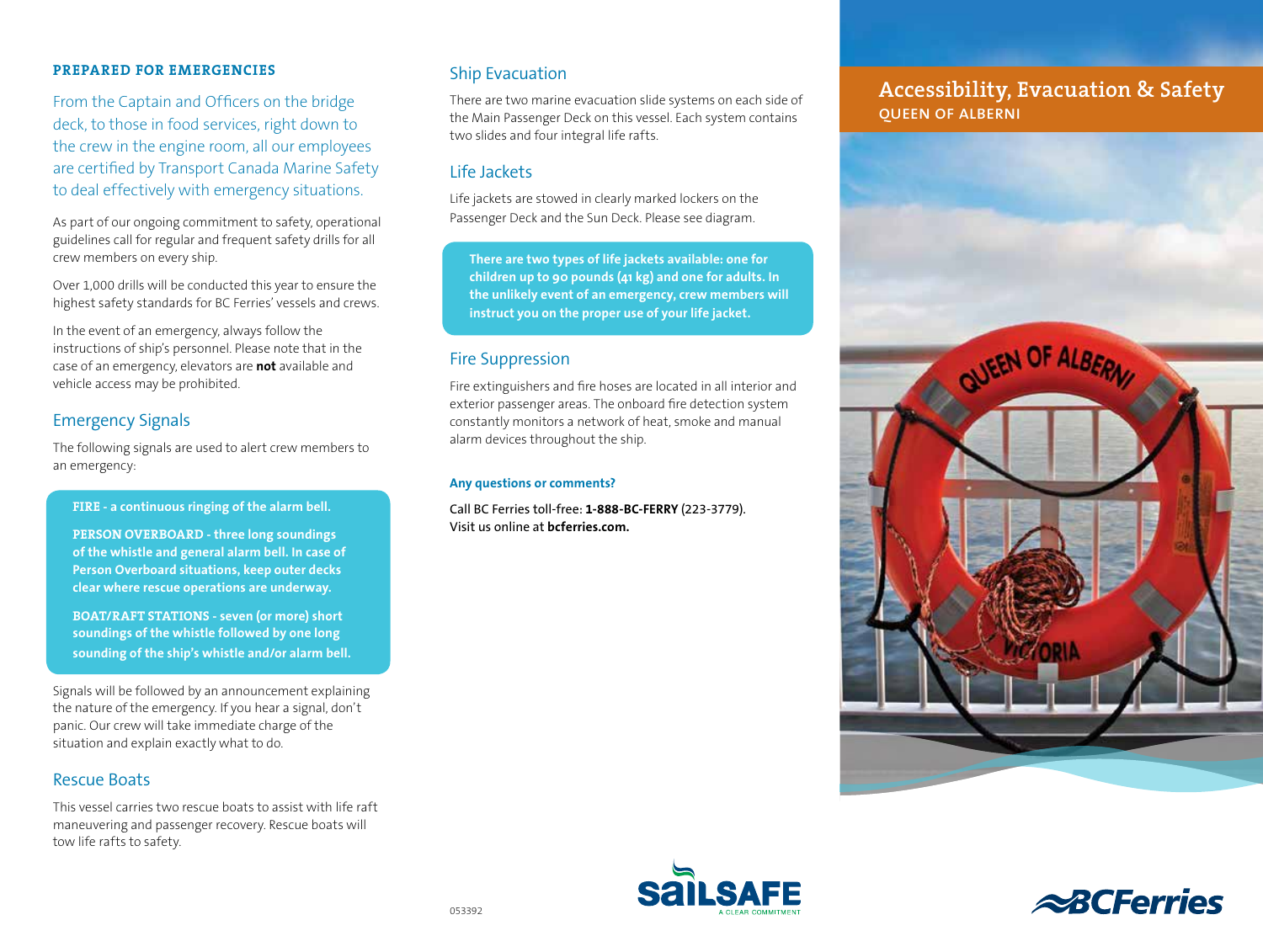# Our Commitment to Safety

At BC Ferries, passenger safety is our highest priority. We consistently adhere to the safety regulations established by Transport Canada, which meet or exceed all international standards. You can rest assured that our vessels' design, operation, crew training and rescue equipment always work together to put safety first.

### **ACCESSIBLE SERVICES**

BC Ferries provides a variety of services for persons with disabilities to ensure a safe and comfortable journey for all our passengers.

Please note: Persons with disabilities who will require special assistance in the event of an emergency are asked to advise the ticket agent on arrival at the terminal. Once you have boarded the vessel, please discuss your specific needs with the Chief Steward or request to speak with the ship's First Officer.

In addition, persons with disabilities are encouraged to fill out and carry a C-MIST\* card with them at all times. In the event of an emergency, passengers can be helped more efficiently by listing their specific needs in five key areas (communication, medical needs/support, independence, supervision and transportation).

**A C-MIST card can be downloaded from the BC Ferries website at: www.bcferries.com/travel\_planning/disabilities**

\* C-MIST stands for Communication, Medical, Independence, Supervision and Transportation

### Travelling In a Vehicle

We provide special vehicle loading for people who require wheelchair access to an elevator. If you use a wheelchair, please inform the ticket agent when you arrive at the terminal. Limited elevator parking is available and will be provided on a first-come, first-served basis. Please note that these vehicles may be loaded first to assist with placement on the Vehicle Deck but, in most cases, will be unloaded last.

Please ensure you arrive at least 30 minutes before your intended sailing. There are limited vehicle spaces next to the elevators. If parking next to an elevator is mandatory, and all spaces are taken, you may need to wait for the next available sailing.

Customers who use a walking aid should also inform the ticket agent if they require access to an elevator. Your vehicle will be loaded as close to an elevator as possible.

Please note that in conditions of extreme weather, passenger elevators on the vessels may be unavailable due to safety regulations.

### Travelling Without a Vehicle

For customers travelling without a vehicle, we have a limited number of wheelchairs available at our Metro Vancouver to Vancouver Island and Sunshine Coast terminals and onboard our larger vessels. Reservations are required. Please call 1-888-BC FERRY (223-3779) at least 24 hours before your travels to reserve a wheelchair or arrange assistance.

Customers travelling without a vehicle who are using our wheelchair assistance program will need to check their baggage in advance of being assisted to the pre-board lounge or to the ship.

**It can take approximately 15 minutes for us to assist one customer to the pre-board lounge or ship and return to help the next customer. If three customers require assistance with boarding the same sailing, this process can take up to 45 minutes. We ask customers to please arrive 60 minutes before the sailing to ensure there is enough time to help everyone. Customers arriving without a reservation may not be accommodated on the sailing of their choice.**

**Customers with mobility challenges can have a friend or relative assist them to the ship using our Visitor Pass. Please call 1-888-BC FERRY (223-3779) to reserve a wheelchair and/or inquire about the Visitor Pass process.**

### Personal Assistance

BC Ferries staff are available to answer any questions you might have and to familiarize passengers with the available amenities. Customers who require personal assistance while onboard our ships are asked to travel with a companion who is able to provide the level of assistance required. If you have any questions about the types of assistance we can provide, please call 1-888-BC FERRY (223-3779).

### Service Animals

Service animals are permitted in our terminals and onboard our ships. Grass areas are available at most terminals. We appreciate you helping us keep our terminals clean by cleaning up after your service animal.